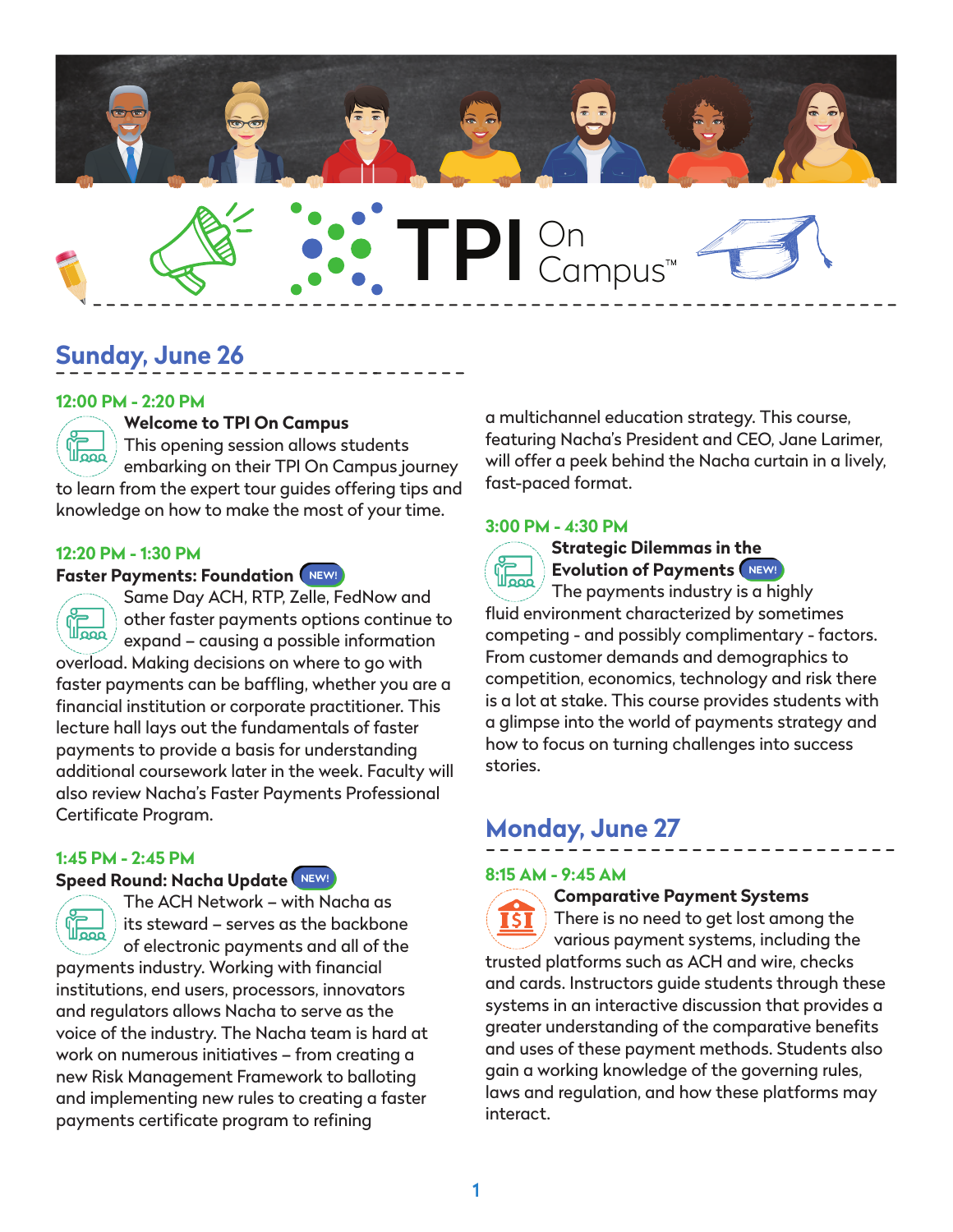**Transacting Business Online** This course examines how the growth of online commerce impacts businesses, and the consequences of not fully understanding the

rules, rights and regulations that apply. As commerce has continued to move online merchants have had to reimagine their e-commerce platforms and procedures, but have had to do so while maintaining compliance with consumer protections from various banking regulations. Students will be tasked with creating a product to sell, and determining how to prepare to launch while ensuring compliance with any regulations that may apply to the transactions.

 $\bm{\mathsf{A}\mathsf{A}\mathsf{P}}$  )

**Risk for All Payment Types**   $\langle$  APRP $\rangle$  This level-setting course

reinforces students' knowledge

of foundational risk management principles in the payments industry. The instructor discusses risk management across ACH, check, wire transfer, instant, and card payment channels, as well as disaster recovery and contingency planning. Students learn core components of enterprise risk, such as risk management life cycles, key terms, and risk mitigation business drivers.

# **Building a Risk**

# **Management Framework**

Following up on the discussion of risk appetite, students now apply that knowledge to help prepare them for formulating an overall risk framework. Integral roles of the organization's Board, risk committees, and other executive management regarding goals are considered. Faculty and students work together to consider who must be involved in development of the framework, how to socialize the plan within the organization, and how to assess the commitment to building a risk-management culture.

# **Emerging Technology of Payments**

The payments industry has seen a seemingly endless number of new platforms and trends, yet they may have not materially changed consumer behavior. RTP and FedNow are new rails, however, new use cases are fundamentally relying on existing technology. This lecture hall course examines how movements to voice payments, changes in legal aspects of what constitutes an authorization and ensuing payment, and how adoption – both by consumers and payment channels – may alter the path to a new product.

### **10:00 AM - 11:30 AM**

**Understanding the Potential of APIs** APIs have proven their value across many industries for years now, allowing for a model of smart integration and seamless experiences. The pendulum for this model now swings towards banking, with services ranging from bank account management to fraud prevention via real-time payment validation. This course introduces APIs, how they might be used in the payments world, and what Nacha and industry stakeholders are doing to advance their usage.

**Product Driven Treasury Management** NEW! In the digital age, treasury management has undergone a massive "glo-up" as it has evolved from a back-office ancillary product to a full, value-added service that attracts and retains new client relationships while boosting profitability. In response, there has been a shift at some FIs to take a working capital management or cash flow cycle approach to treasury management. This shift will allow FIs to focus on "why" treasury management products contribute to the success of a client's business, support the initiative to increase working capital, and bolster cash flow positions, as opposed to placing focus on the "how" of product functionality.

**Foundations of the ACH Network AAP** This course introduces students to the ACH Network and ACH payments. The instructor reviews the Network's functionality to support payments and information, its key attributes, and funds flow for debit and credit entries. Students learn how Standard Entry Class (SEC) Codes determine the rules and requirements of a payment, consumer and corporate payments and non-payment entries and participant roles and responsibilities. This course serves as a foundation and roadmap for additional course offerings.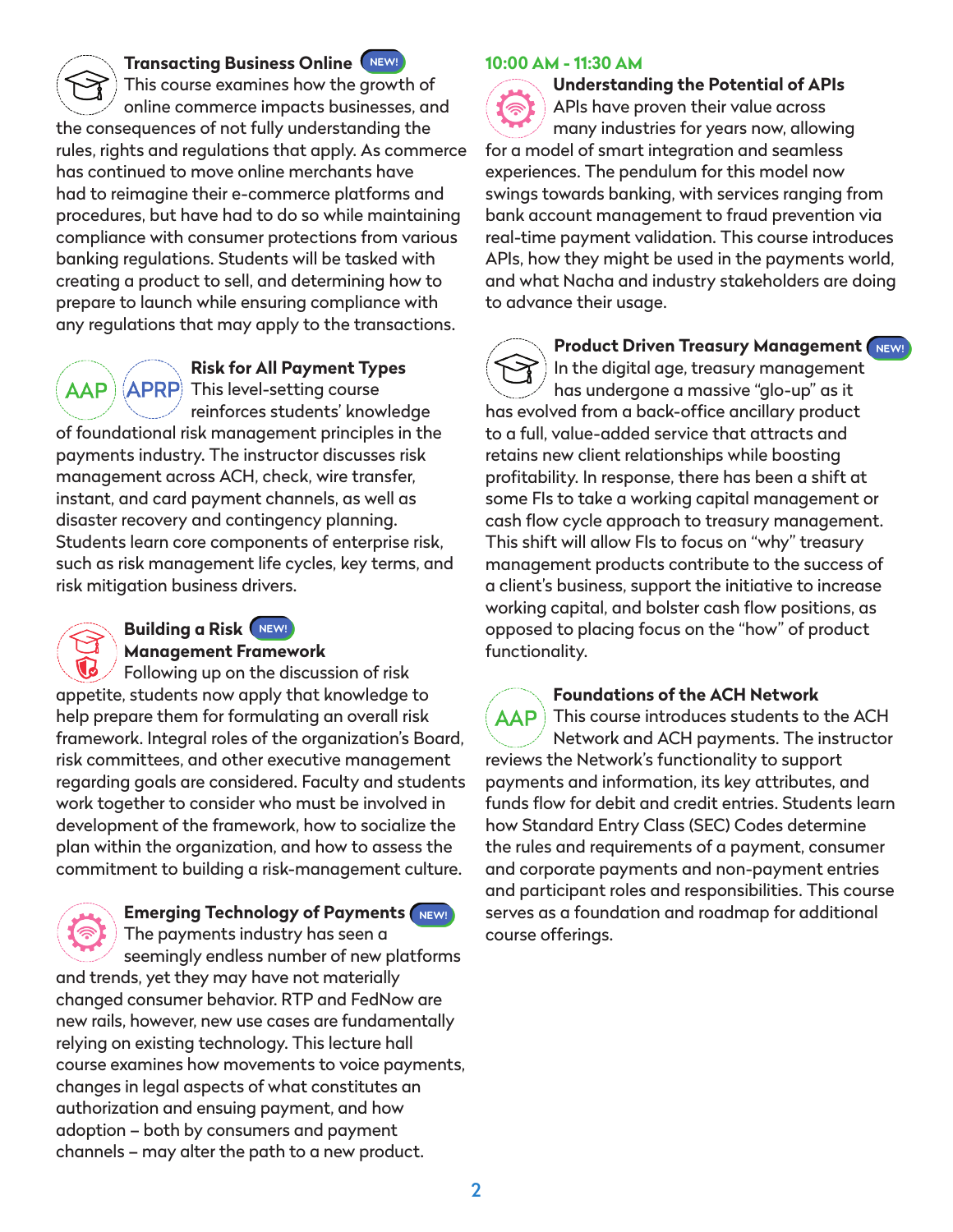

## **Payments Strategy: A Vision of Your Future**

Being strategic about payments means shifting from a reactive to a proactive stance, which can be challenging in an environment of rapid technological change. As "faster" becomes "real-time," a well-developed payments strategy is critical to the success of your institution and your customers. Faculty in this course help students to ensure the most critical components are included in an organization's payment strategy.

**Downstream Risk - Operational Risk** This Master's course focuses on risk as experienced through real-life case studies. These are not hypotheticals. Instructors and students engage in deep discussions that address risk related to multiple files, prepaid, the allocation of liability and more.

### **12:30 PM - 2:00 PM**

# **(Helping to) Protect Your Organization from Potential Sanctions**

Instructors take students on a journey about the laws and regulations related to consumer protection, and focuses on anti-money laundering, the Bank Secrecy Act, OFAC compliance, and how the industry is impacted by regulatory reach at both the state and federal level. Special attention is paid to monitoring, reporting, investigations, and reviewing incidents involving BSA, AML and/or OFAC.

### **Introduction to ISO 20022**

To better enable transactional banking across all geographies, high-value, lowvalue and real-time payments systems from around the world are adopting ISO 20022, which has many uses, including leveraging the format to better enable emerging payment types. Students learn the capabilities of ISO 20022, hear about the efforts of industry stakeholders in the transformation of the standard, the value-add of data, opportunities provided by ISO data fields and data usage, and how the new ISO standard for wire can impact their organization and clients.

# **Managing Liquidity in the Faster Payments World** (NEW!)

The faster payments environment is currently motivating a shift for many FIs when it comes to their tried-and-true approach to managing liquidity. With instant funds movement, there are additional challenges that are presented to determine intraday and future liquidity positions. This course will explore how to forecast and predict end-of-day cash positions to ascertain how best to make use of funds for overnight investing for the 24/7/365 clearing and settlement of transactions.

# **ODFI Warranties, Roles & Responsibilities**

Faculty in this course lead students through the responsibilities, liabilities, risks and operations of the Originating Depository Financial Institution (ODFI) as defined in the Nacha Operating Rules. Faculty address rules surrounding origination of entries, responsibilities and obligations unique to ODFIs, and the significance of the role of the ODFI to the ACH Network. Relationships with the ACH Operators, RDFIs and Originators are examined from the ODFI's point of view, as well as the considerations, risks and requirements surrounding the use of third parties by the ODFI or the Originator.

### **2:15 PM - 3:45 PM**

### $\overline{\sf AAP}$ **Originator Warranties, Roles & Responsibilities**

Faculty in this course examine the responsibilities, liabilities, risks and operational considerations of the Originator, its relationship with the Receiver and the Originating Depository Financial Institution (ODFI). Faculty examine practical concerns experienced by the Originator in its business environment. This discussion also includes the use of a third party by the Originator and the potential impact to liability, risk, contracts and the relationship with the ODFI.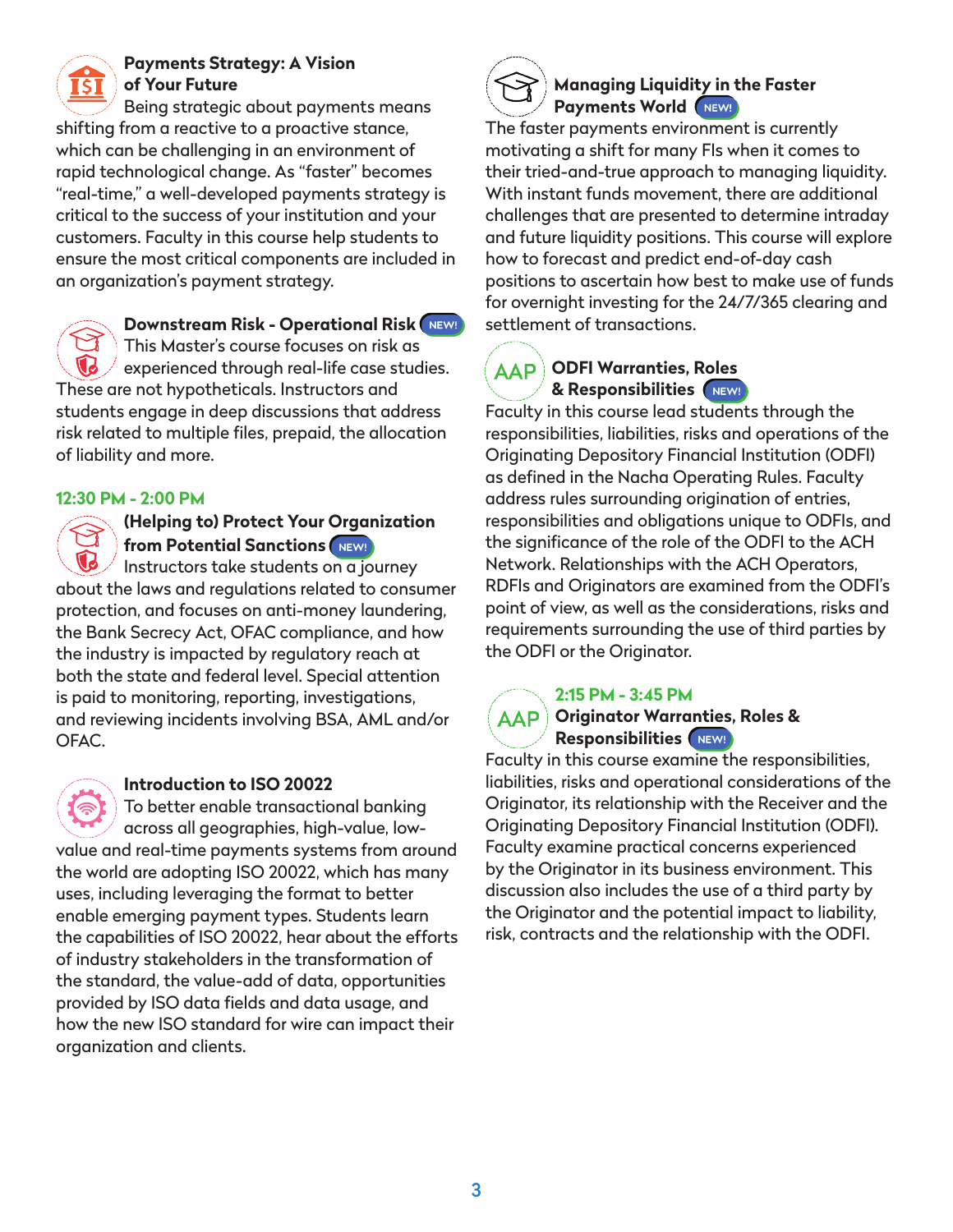

### **Card Studies: Risk Implications**

This class builds upon concepts introduced in the "Survey of Card Products & Clearing" course, and provides a thorough examination of card risk. The use of cards in apps and online marketplaces has caused a swing in how this payment method is viewed by consumers. In response, businesses have adapted to changes while examining ways to make theirs the card of choice. Discussion will also focus on how rules apply to Card Not Present risks, the future of virtual cards, how prepaid cards remain a viable product, and the steps a business must take when pivoting to card-based payment trends.



### **Exploring FFIEC Booklets & Guidances**

The Federal Financial Institutions Examination Council (FFIEC) is a formal interagency body empowered to prescribe uniform principles, standards, and report forms for the federal examination of financial institutions. These are offered in the form of guidance and statements that provide suggested terms when creating policies and procedures. Adherence to these suggestions provides a pathway to ensure your organization is prepared for examinations. This course looks at many of the FFIEC resources and explores how to implement recommendations throughout your organization.

### **Faculty Office Hours**

End your day by meeting with TPI Faculty IST to discuss information you learned in class, exchange ideas for how you might be able to implement what you've learned, and interact with other students to address and resolve challenges or opportunities using their experiences.

## **Applied Blockchain** Enterprise uses of blockchain

vary widely, from supply chain management to cross-border payments to secure sharing of medical data. Understanding the basics of blockchain is important, but the next step is learning how to leverage the technology for your clients. In this course, faculty lead an interactive discussion of ways to implement blockchain technology and how to adapt it to changing needs.

# **Tuesday, June 28**

### **8:15 AM - 9:45 AM**

# **Understanding Enterprise Risk APRP Management from a Holistic View MEW!**

The ability to understand, control and articulate risk levels in pursuit of business strategies and accountability for risks taken resonates with stakeholders when it comes to expressing confidence in an organization. This introductory course exposes students to the enhanced components of enterprise risk management (ERM) from an FI perspective. ERM topics covered include identifying, reporting and controlling risks; what you might see in an audit and how to address issues before they become problems; what ERM is expected to do and how steps taken in an ERM can impact an entire organization.

### **Communication Planning for Crisis Management**

When a crisis strikes – be it operational, natural or risk-based – having a plan on how to communicate internally or externally is essential. It is critical not to spend time during a crisis on building the plan so that time can be spent on executing what needs to be communicated and to whom. This interactive course asks students to share stories about how their organization responded to crisis and the lessons learned. Faculty guide the discussion on the necessary tools to have a foundational crisis management plan in place.

**Concepts of Correspondent Banking** NEW!

Correspondent banking plays an important role in the payment industry, but does not come without its own unique challenges and risks. This course will discuss the intricacies of correspondent banking, including performing effective due diligence, and monitoring and reporting to remain in compliance with FFIEC guidance. The course will also navigate the need to KYCC, as well as validate the services being rendered by the client of your client. Additionally, we will explore how these expectations may differ for corporate credit unions.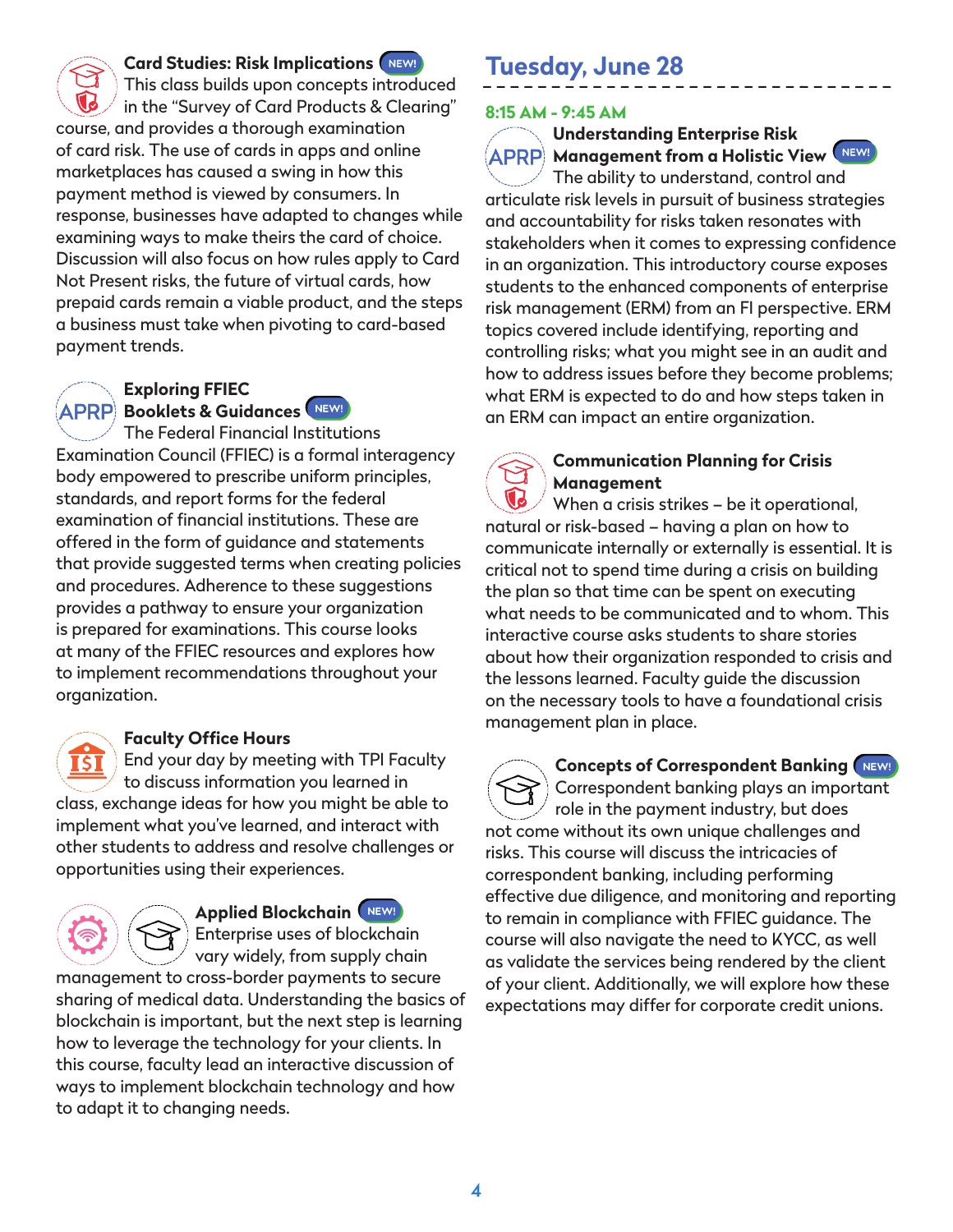### **10:00 AM - 11:30 AM**

**Correcting & Responding to Audit or Examiner Findings**

In this interactive course, students are provided findings from an audit or examination and asked to formulate a plan to respond or correct the issue. Faculty take the role of an internal risk or audit committee as they are presented with an action plan that can be implemented to avoid future problems.

### **ACH File Formats**

AAP ACH Origination begins with a properly formatted file. This course focuses on the intricacies of ACH Record Formats. Instructors take students on a comprehensive tour of the 94 characters that comprise an ACH entry. Students also review Addenda Records and proper formatting, and examine field purposes, specific field values, and challenges that may arise. The instructor provides tips for optimizing ACH Network participation with a command of the bits and bytes of ACH.

# **Demystifying Blockchain – Understanding Its Value**

Each year brings new developments in blockchain and distributed ledger technology and their various applications. The financial services industry continues moving from proofs of concept to live production. Which of the many use cases currently in development hold the greatest promise for payments and transaction banking service providers? What are the latest developments in regulatory oversight? Instructors and students explore these questions and discuss how FIs can map a way forward from the early adopter phase into mature application deployment of distributed ledger technology.

### **Exploring Payment Systems Regulations**

This class introduces students to the "alphabet soup" of laws and regulations that govern payments, with an emphasis on enforcement. Students are provided with a basis for more indepth examinations of Regulation E, UCC 3, 4 and 4A, and the Green Book. This is a prerequisite course for Payment Systems Regulations in Practice where students can apply knowledge of pertinent regulations to various scenarios.

**Investing in Innovation** (NEW! Traditional checking and savings accounts, auto loans and safety deposit boxes are often the bread-and-butter services of most financial institutions. And while those remain key to building relationships, instead of offering a toaster with the new account the FI may expand its services to not only make the toast, but also program the toaster electronically. Students in this course explore how to work with the FI's executive management to move beyond core offerings to expand into faster payments options and other modern conveniences leading the digital transformation.

### **12:30 PM - 2:00 PM**

**Payment Systems Regulations in Practice** Exploring Payment Systems Regulations introduced the laws and regulations pertinent to the payments industry. During this interactive course consisting of small groups, students are presented with scenarios and are tasked to decide how they should proceed based on the applicable rules, regulations or laws. The groups then openly discuss potential consequences in case they choose the incorrect path for the various scenarios.

### **What's So Reasonable About Commercially Reasonable?**

Usage of the term "commercially reasonable" goes beyond the Nacha Operating Rules. The phrase is used in the Uniform Commercial Code and has even been debated by the Supreme Court. But what is considered fair by one organization might not be by others. This course reviews examples of how commercially reasonable is used within the Nacha Operating Rules, particularly with regard to the new WEB verification requirements, as instructors and students discuss and debate their interpretation of commercially reasonable.

### **ACH File Formats Lab Work**

 $\overline{A}$ AP I Understanding the intricacies of an ACH file format is just the first step in becoming proficient in the bits and bytes. This hands-on lab allows students to apply their knowledge in a series of scavenger hunts through the 94 characters.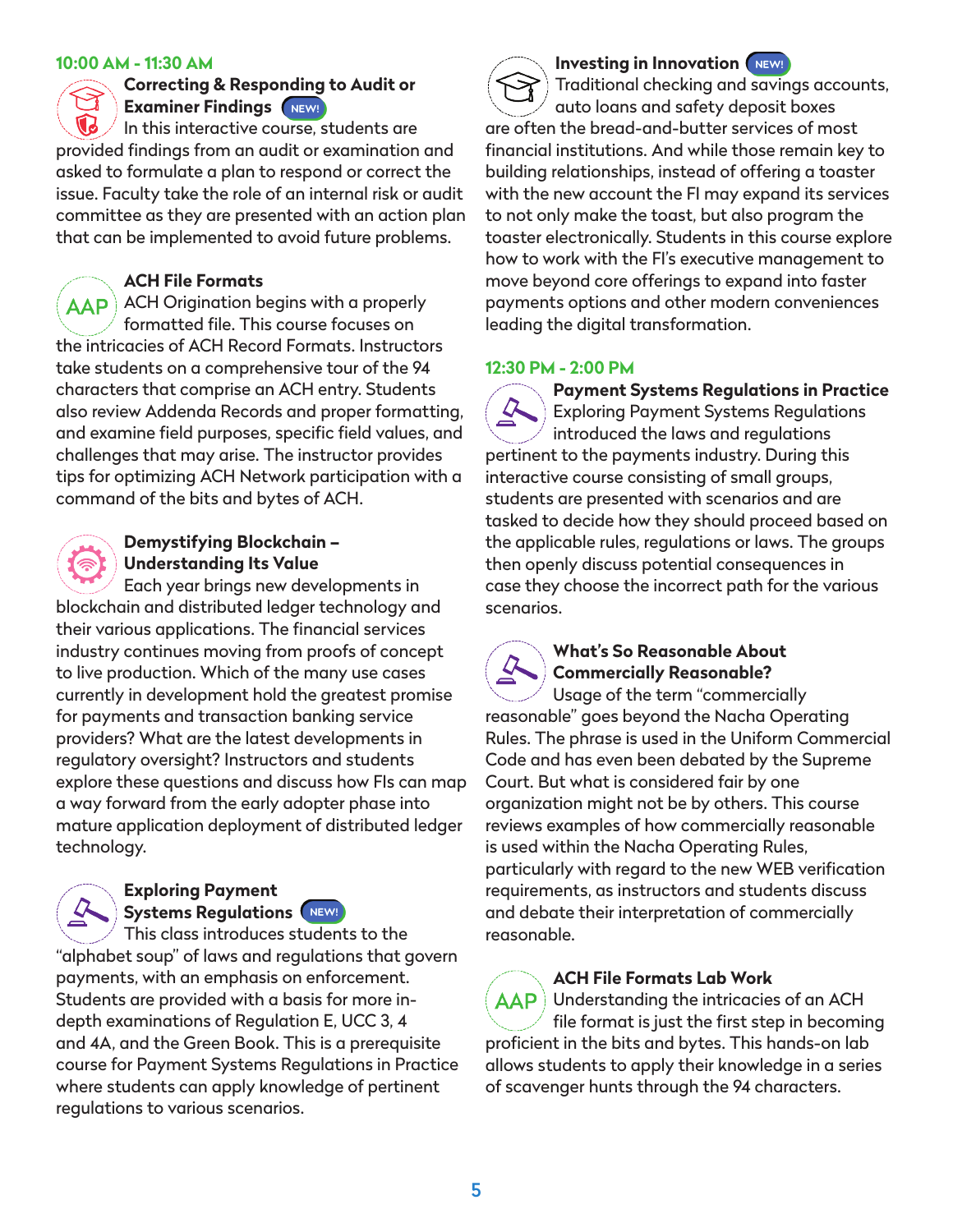### **Making Sense of Your Payment Options**

Between traditional payment methods and new payment options, it is understandable how financial institutions and their customers may become confused by all of the choices. In this course, faculty assist students as they filter through various current payment alternatives in the market, including new and emerging payment methods such as P2P payments, Same Day ACH, real time payments, FedNow, and others. Faculty compare and contrast various payment types and discuss why simply choosing one type is rarely enough.

# **Privacy by Design: Foundations and Considerations for Financial Services**

Consumer data creates value for businesses and consumers. Consumers increasingly want personalized offerings and omnichannel banking and payment solutions, and seem willing to share data in return for better options and seamless service. Faculty unpack privacy regulations and the risks associated with gathering and storing consumer data. Using case studies, students come away with a clear understanding of the effect of the General Data Protection Regulation (GDPR) and the California Consumer Privacy Act (CCPA), and make predictions about how privacy expectations will evolve.

# **2:15 PM - 3:45 PM**

### **Payment Systems Law**

Understanding the fundamentals of laws and regulations related to payments is crucial, but so is having a clear understanding of how these interact, particularly when there may be overlap. With so many agencies overseeing the industry, students will gain knowledge of which has jurisdiction over not just payments in general, but also on individual transactions. The rules and regulations for each payments rail may or may not be the same, and the authority over the transaction could also differ. This course delves into these issues and more.



# **Governance, Policy or Procedure:**  You Make the Call **NEWL**

Controlling a corporate document management process can be daunting. Enduring policies, procedures and agreements can be complicated, particularly when more than one party oversees this process. Also at issue can be the level of approval, the structure for approval of procedures, and who is overseeing adherence. Students are provided examples of terms that could be included, and are asked to determine if they are best suited as governance, an agreement, a policy or procedure.

**The Changing Face of Fraud**

Fraudsters and fraud schemes continue to pose threats to payments systems – both trusted and emerging platforms. Ensuring your organization is armed with information on recent threats and is equipped to identify the next wave of fraud are critical to protecting your organization and your customers from loss. This course examines case studies from new fraud schemes as students are asked to consider lessons learned as possible vulnerabilities are exposed.



# **Faculty Office Hours**

End your day by meeting with TPI Faculty to discuss information you learned in class, exchange ideas for how you might be able to implement what you've learned, and interact with other students to address and resolve challenges or opportunities using their experiences.



## **Vendor Management, Partnering with Fintechs**

As more fintechs emerge in the payments industry, FIs have the opportunity to expand their offerings by cultivating meaningful vendor partnerships. As with all third-party relationships, appropriate oversight and vendor management are crucial, as well as seamlessly passing fintech products through to consumers. Students will learn how to set appropriate expectations with your partnering fintechs around rules enforcement, requirements and responsibilities. We will also discuss regulator expectations when it comes to working with fintechs, as well as the key elements of FFIEC Guidance as it relates to vendor management.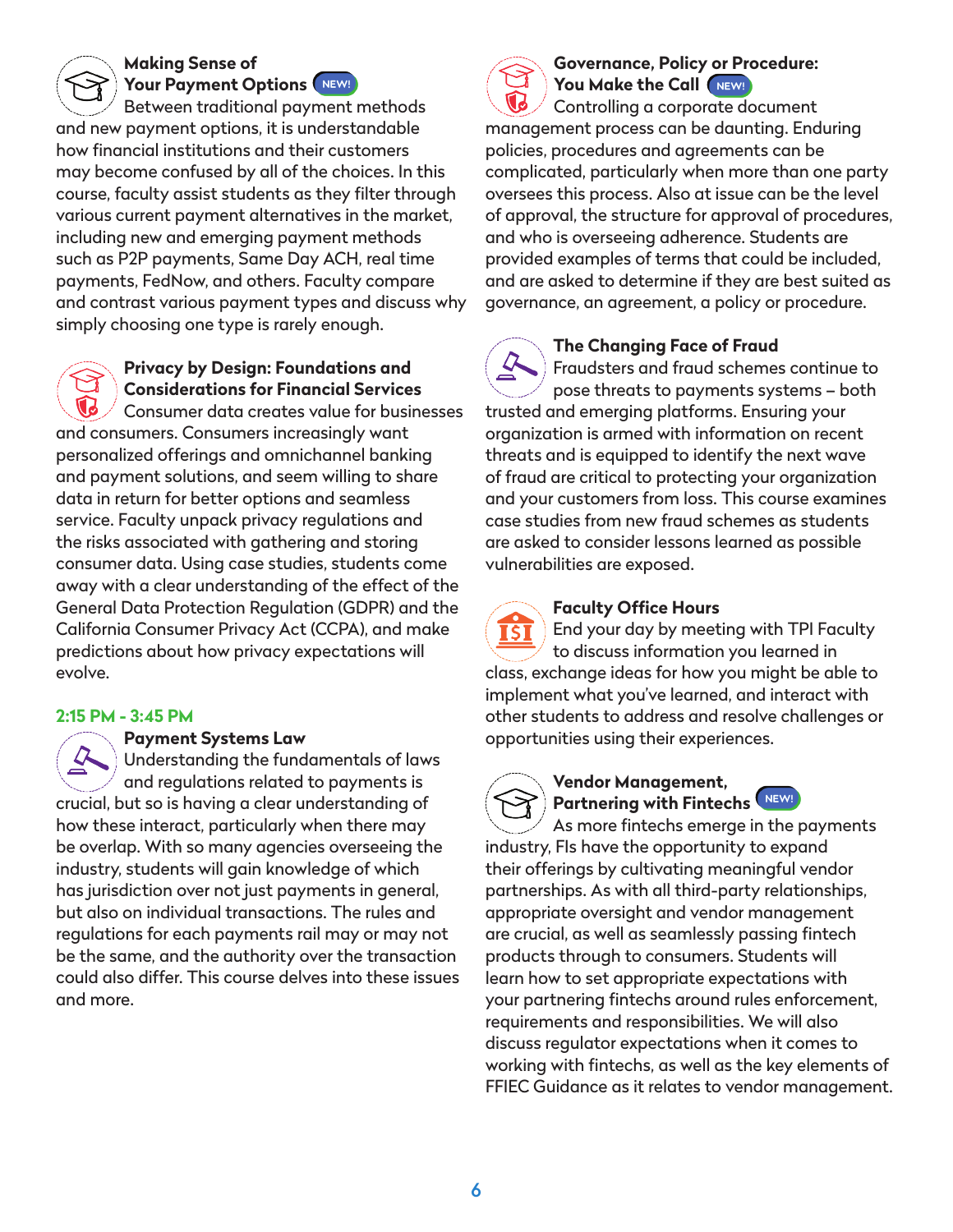### **8:15 AM - 9:45 AM**

**The Future Evolution of Regulation E** (NEW!)

In addition to being more convenient, nontraditional payment methods for P2P, B2C and C2B also shift away from cards and checks to apps and mobile. These changes also raise questions about authentication and authorization methods, as well as consumer protection and regulatory assurances. This course focuses on how Regulation E coverage extends (or not) to emerging products.

**The Payments Court: Law & Order** In the payments system, regulations are created to protect the innocent. In this course, the dedicated students who listen to these cases become the judge and jury as they preside over payments-related legal rulings. Teams are divided into plaintiffs, defendants and jurors as they strategize to break down the facts of each case. Several preeminent payments attorneys assist in this interactive course. These are their stories.



## **How to Present Ideas to Your Board**

Now that you are a payments expert, how do you work within your organization to introduce ideas and instill change? How can you use the information gained this week to more effectively manage risks and costs, improve business processes, and derive greater benefit? What is the most effective way to engage your board in these decisions? In this course, students participate in mock board presentations and gain insight on how to share what they have learned with decisionmakers in your company.

### **ACH Exception Handling & Error Resolution**

This course helps students understand and address key exception situations that financial institutions and their customers may face. Students discover what constitutes an exception and explore possible causes of and resolutions for common issues. Instructors also explore the Rules violation process and discuss with students how the ACH Contact Registry can be an effective tool in managing communication between FIs.

### **Concepts of Treasury Management**

Treasury and cash management are central **ISI** to corporate payments, and understanding its principles and tools is critical. Students delve into the reality of using treasury management services in today's environment, and learn about current trends and developments. Global treasury issues, fraud prevention, and the risks associated with some services are also addressed, along with the benefits of having a Certified Treasury Professional (CTP) on staff.

### **10:00 AM - 11:30 AM**

**How to Present Ideas to Your Board** Now that you are a payments expert, how do you work within your organization to introduce ideas and instill change? How can you use the information gained this week to more effectively manage risks and costs, improve business processes, and derive greater benefit? What is the most effective way to engage your board in these decisions? In this course, students participate in mock board presentations and gain insight on how to share what they have learned with decisionmakers in your company.

**Wrangling & Resolving Reg E Disputes** Do you really know your Reg E details? Regulation E is a Consumer Financial Protection Bureau (CFPB) regulation that outlines rules and procedures for electronic funds transfers (EFTs). This course will lessen the uncertainty for you by detailing when a dispute is subject to Regulation E and when a dispute is subject to private sector rules. Faculty engage students with case studies and real-life examples to bring some clarity to the process to ensure compliance with the regulation and satisfied consumers. Bring your stories and join in on the conversation.